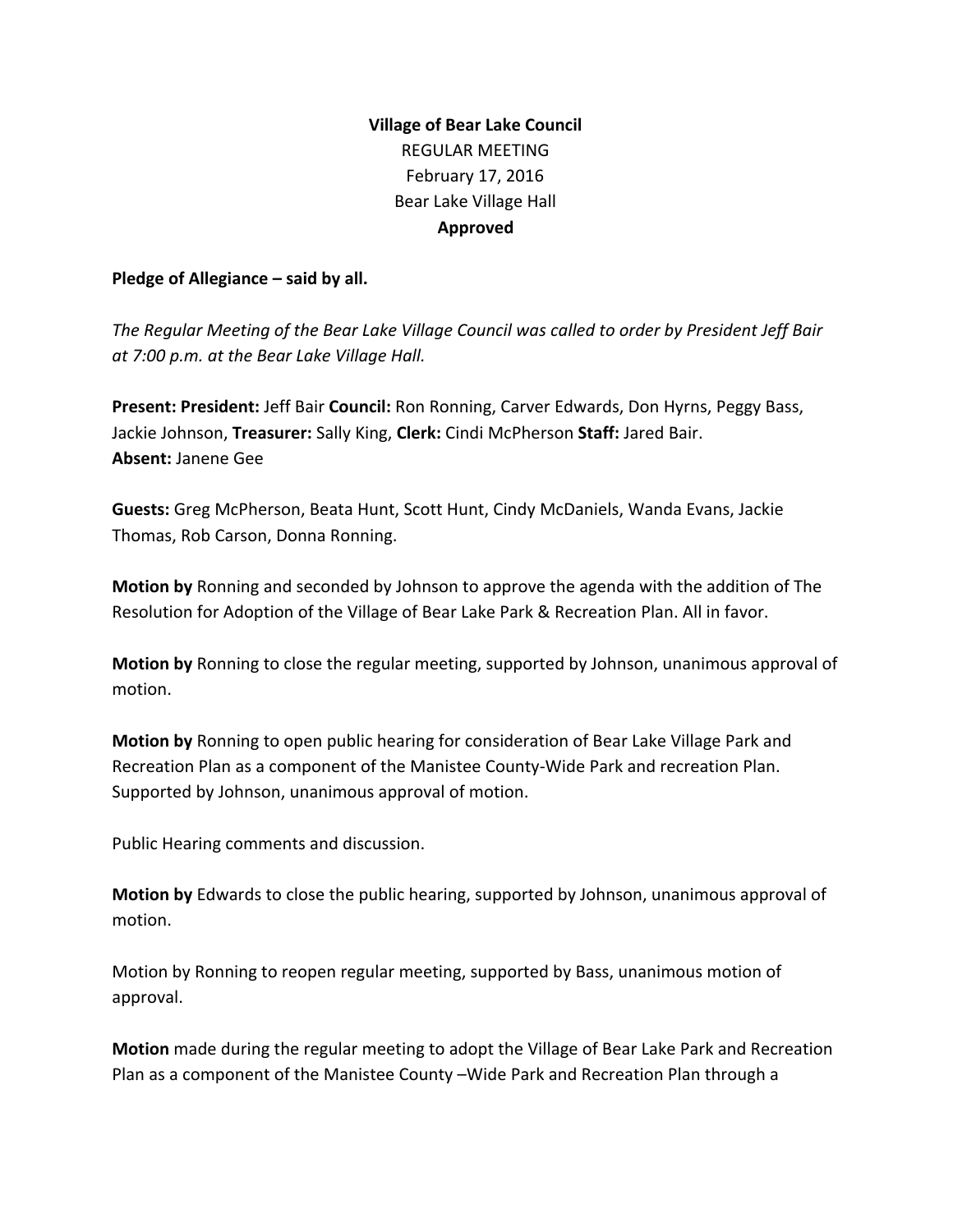resolution of adoption. Motion made by Edwards to approve the resolution of adoption, supported by Johnson, unanimous approval of resolution.

#### **Public Comment: None**

#### **Correspondence: None**

**Regular Meeting Minutes for January 20, 2016** Motioned by Ronning, seconded by Johnson to accept the minutes with corrections. Motion Carried.

#### **Maintenance Personnel Report: Jared Bair**

- Park Report, Water Report, General Report and Equipment Report
- Report on file.

#### **Treasurer's Report:** Read by King and on file

**Motion by**Bass, seconded by Johnson to accept the Treasurer's Report. Motion carried.

| <b>FUND NAME</b>         | <b>GRAND TOTAL</b>                      |
|--------------------------|-----------------------------------------|
| <b>Building Fund</b>     | 0                                       |
| <b>Equipment Fund</b>    | 3,627.92                                |
| <b>Minor Street Fund</b> | 19,727.18                               |
| <b>Major Street Fund</b> | 30,162.69                               |
| Park Fund                | 19,908.42                               |
| Water Fund               | 10,498.49                               |
| Museum Fund              | 0                                       |
| <b>General Fund</b>      | 52,745.18                               |
| CD - Honor Bank          | 32,698.82                               |
| <b>MMA</b>               | 10,024.64 (Formerly Huntington Account) |
| Savings - Honor Bank     | 25,978.46                               |

**Bills to be paid with addition –** motion by Bass, seconded by Ronning, motion carried.

● List of Bills to be Paid and addition can be found at the end of the minutes

#### **Reimbursement to the General Fund:**

| Major Street 11/01/2015-11/30/2015           | \$510.50 |  |  |  |
|----------------------------------------------|----------|--|--|--|
| Minor Street 11/01/2015-11/30/2015           | \$453.00 |  |  |  |
| Park Fund 11/01/2015-11/30/2015              | \$587.50 |  |  |  |
| Water Fund 11/01/2015-11/30/2015             | \$187.00 |  |  |  |
| Total to transfer to General Fund=\$1,278.00 |          |  |  |  |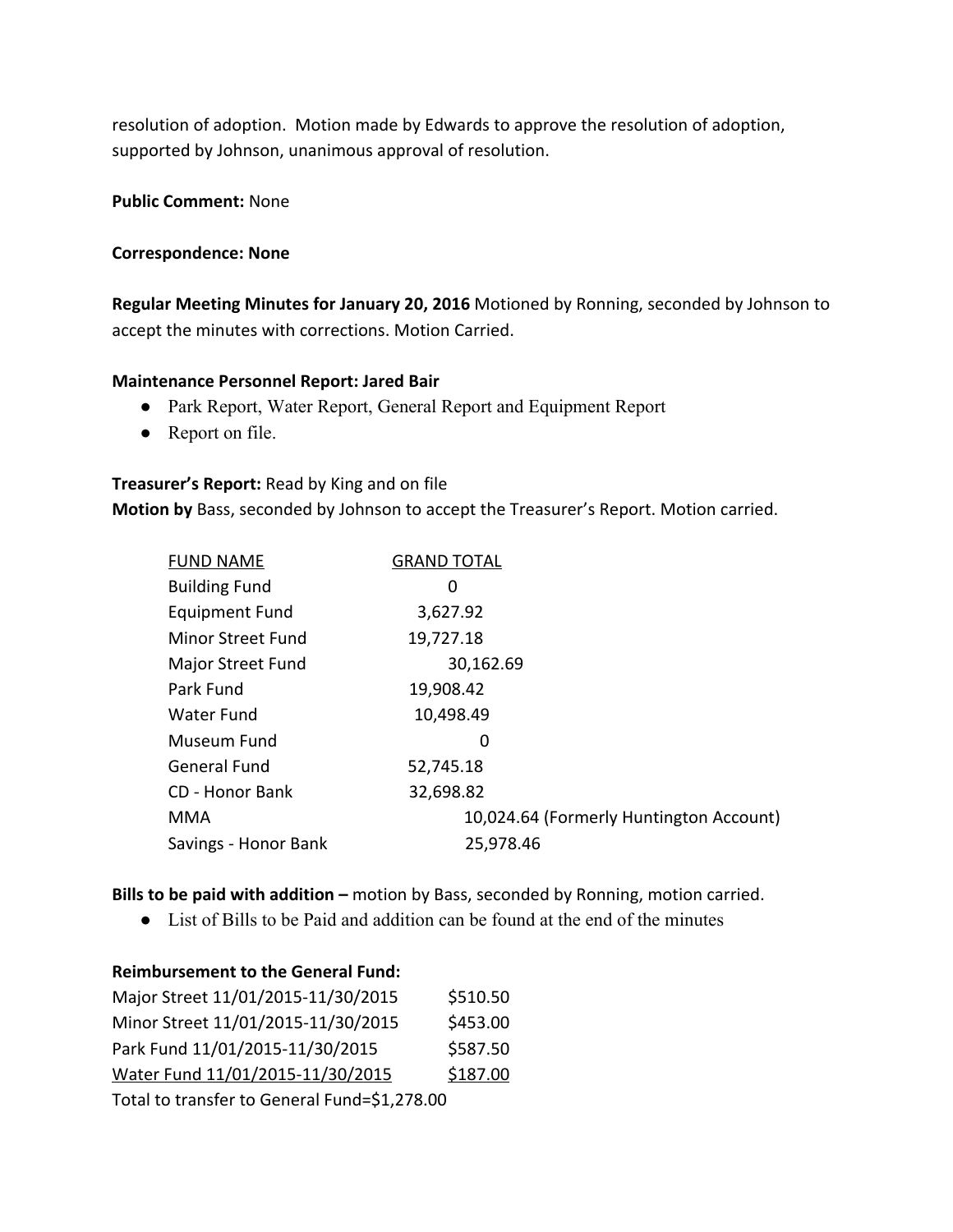### **COMMITTEE REPORTS:**

## **Park:**

- Bair reported that Hopkins Park reservations for monthly camp reservations are coming in.
- Park Host position will be offered to Doug Osborn for 1 year.

## **Trees:**

• Mark Thompson Tree & Stump Removal will continue to work with the village as needed for tree removal.

## **Streets:**

• Clean up at corners by stop signs where snow is too high.

### **Water**:

**● Same as previous meetings; village is approved for grant, waiting for monies from this year's budget from grant.**

## **Equipment:**

• No report

## **Sidewalks:**

● Work to begin in spring due to weather.

## **Museum:**

• No report

## **Blight/CABA:**

- The same person taking down old Phillips gas station will give council estimate on Zaleski's building
- Update was given.

## **Planning Commission:**

● No meeting/no report

### **OLD BUSINESS:**

**● Scott Hunt from Bear Lake Marine would like to move forward with signing another year lease for the portion of village property he leases. Bair stated he wants clear communication with Hunt on monthly payments. Hunt will sign a Promissory Note for repayment to the village, \$250.00 a month until outstanding balance is paid. Approximately \$4,500 is due at this time. A motion was made by Johnson, seconded by Bass to have the village lawyer stop legal action against Hunt. Motion carried.**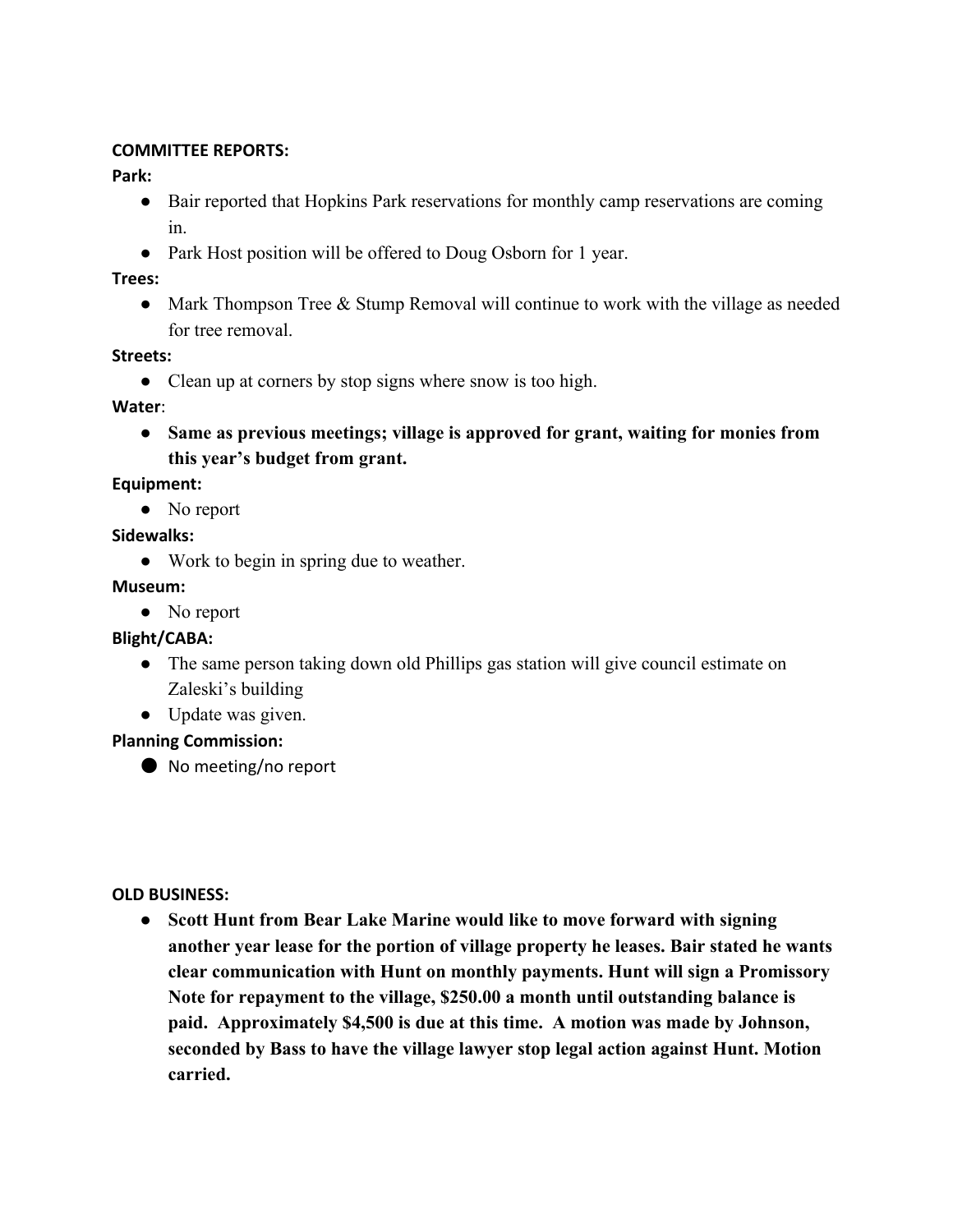- **● Correction to December 16, 2015 minutes was noted by McPherson. The motion to destroy meeting tapes after minutes have been approved, "All in Favor", was never reported on the minutes. The original motion was made by Johnson, seconded by Hyrns. All in Favor. The motion reads; To destroy audio tapes of meeting after minutes have been approved. The council may at its option & upon motion/approval of Village Council direct clerk to maintain tapes for a different period of time. A motion was made by Ronning, seconded by Johnson, to correct the December 16, 2015 minutes to reflect, All in Favor. Motion was carried.**
- **● A revised 20162017 Budget Meeting for the Village of Bear Lake will be on Monday, February 29, at 6:30pm at the village hall. Community is encouraged to attend. A special meeting will be held right after to approve the budget.**

### **NEW BUSINESS:**

- Village Property Tax due date; discussion was held on, why the property taxes have a September due date and why the taxes are not paid until February of following year. County treasurer states we are the only village in Manistee County that does this. No motion was made, Johnson would like a formal proposal written from the village treasurer with exact dates before making a decision.
- An Annual Employee Evaluation on Jared Bair, was presented to the Village Council for their review/statements

### **PUBLIC COMMENT:**

● Concern from resident living at Cody and Maple regarding flooding in her basement in the spring of the year from snow melt. Bair will have students working on Storm Run Off in park observe this situation. Also, a concern on the increase of the water quarterly water bill. Discussion was held. The village is working with village residents to make payments. Concern on lead levels in village water, discussion was held.

#### **COUNCIL MEMBERS:**

• No comments

### **Upcoming Events and Announcements:**

• Community Dinner at Bear Lake United Methodist Church on Thursday 2/18/16, 5p – 6:30p

#### **Meeting adjourned at 8:25pm**

Respectfully Submitted, Cindi McPherson, Village Clerk

### **Bills to be paid – February 17, 2016**